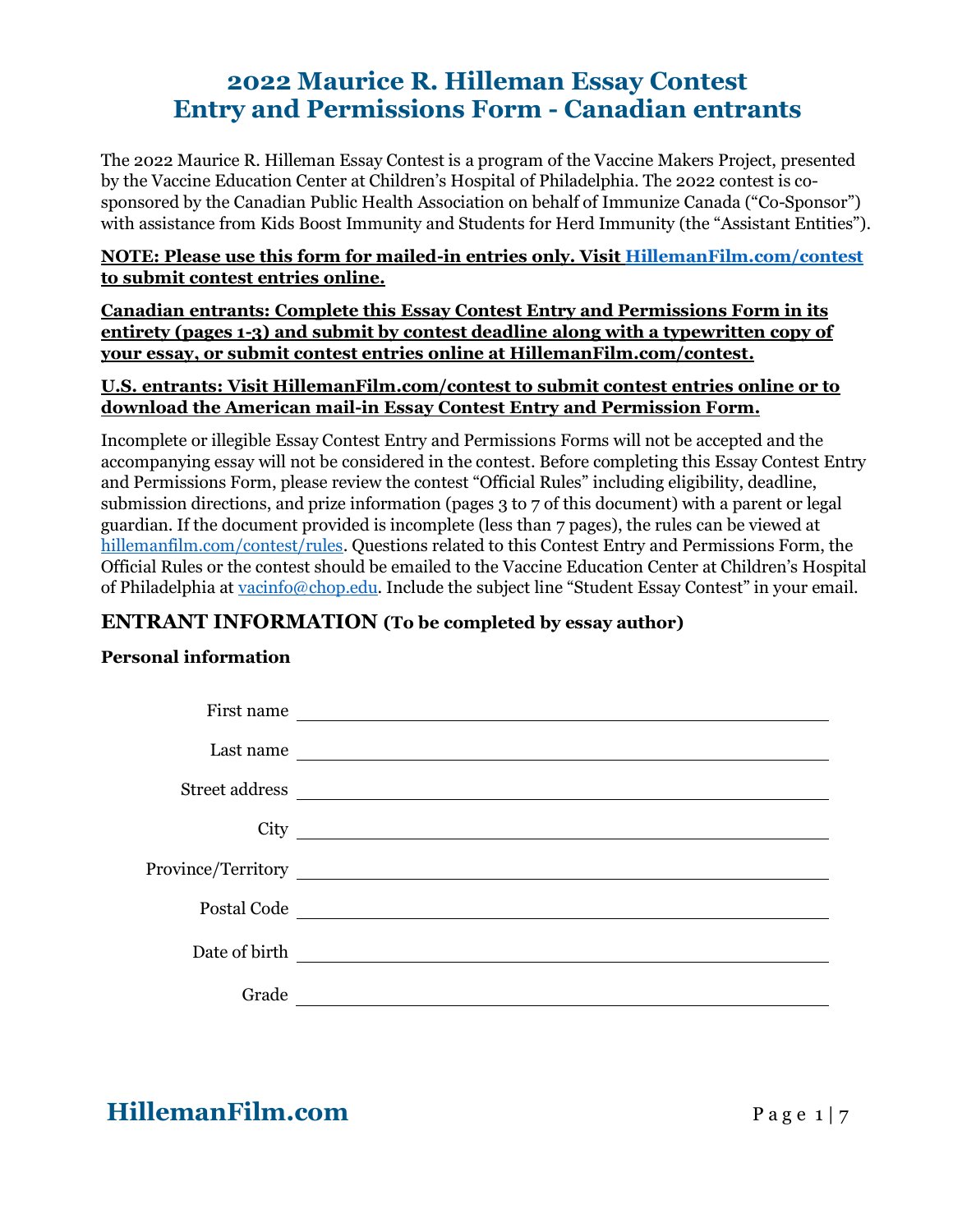### **School information**

| Name of school |  |
|----------------|--|
| Teacher name   |  |
| Teacher email  |  |

**If the entrant is over the age of majority in their province/territory of residence, the entrant MUST complete the below Agreement to Participate and Agreement to the Official Rules.**

I have reviewed the Official Rules of this essay contest printed on pages 3 to 7 of this document, a copy of which is also available at [hillemanfilm.com/contest/rules,](https://hillemanfilm.com/contest/rules) and in consideration of the mutual promises contained therein and intending to be legally bound, I hereby:

- 1) agree to enter this contest;
- 2) agree to the terms and conditions set forth in the Official Rules; and,
- 3) assign all right, title and interest in and to the essay written by me to Vaccine Education Center at Children's Hospital of Philadelphia ("CHOP") perpetually and throughout the world, and waive any and all moral rights I may have therein in favour of CHOP, the Co-Sponsor and the Assistant Entities

In witness whereof, I have hereto executed this Agreement to Participate and Agreement to the Official Rules.

| Entrant signature | )ate |
|-------------------|------|
|                   |      |

## Witness signature witness Name witness Name

### **PARENT INFORMATION AND PERMISSION**

**(To be completed by parent or guardian even if the entrant is over the age of majority)** 

**This section of the entry form MUST be completed by the entrant's parent or legal guardian even if the entrant is over the age of majority.** Completion by anyone other than that will automatically disqualify entrant from participating in the contest. For questions related to this policy, please send an email to [vacinfo@chop.edu](mailto:vacinfo@chop.edu) with subject line "Student Essay Contest."

Parent/guardian name

|                           | Street address |                     |
|---------------------------|----------------|---------------------|
| City                      |                |                     |
|                           |                |                     |
| Postal Code               |                |                     |
|                           |                |                     |
| Phone number <u>_____</u> |                |                     |
| <b>HillemanFilm.com</b>   |                | Page 2<br>$\vert$ 7 |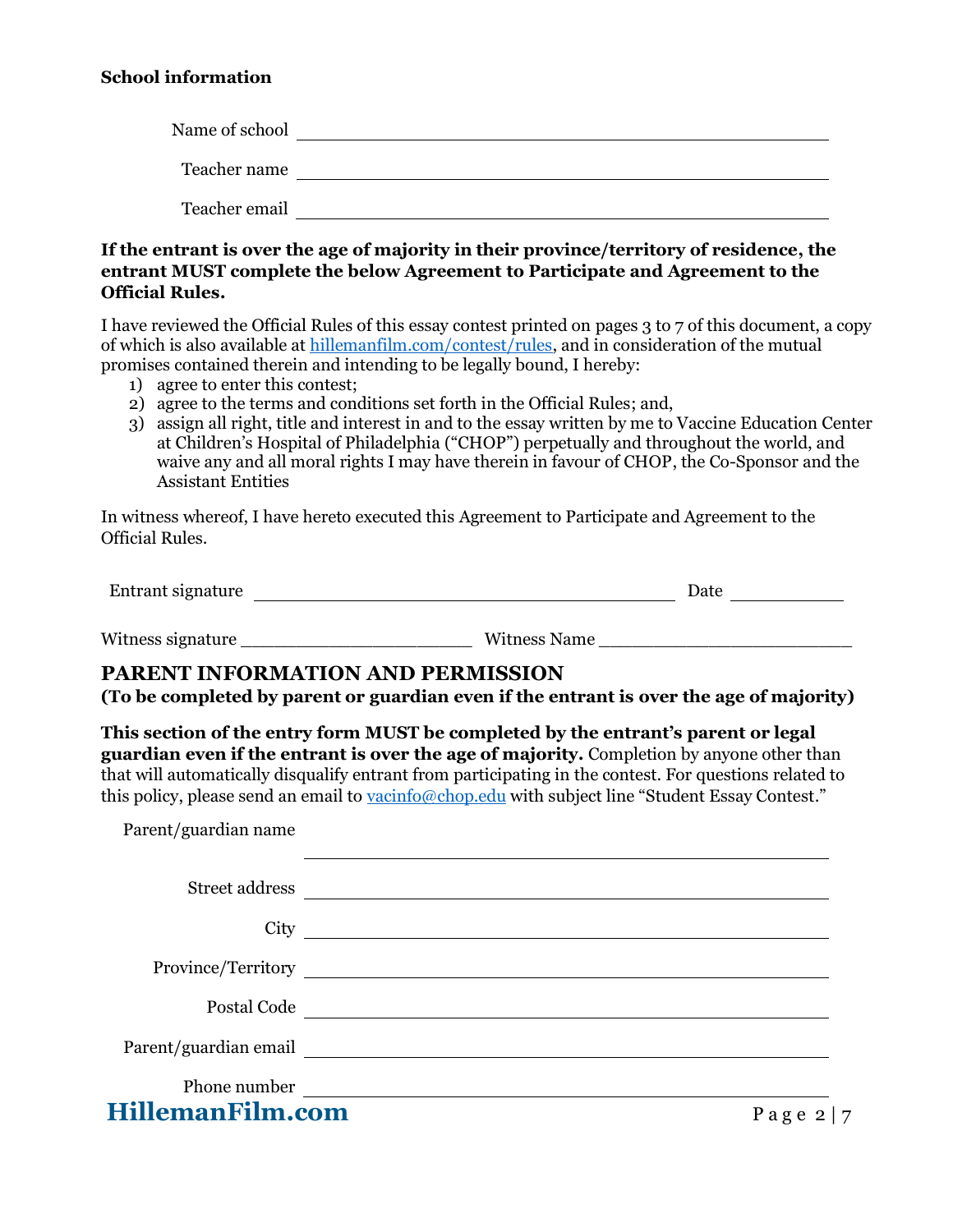### **Permission to Participate and Agreement to the Official Rules**

I have reviewed the Official Rules of this essay contest printed on pages 3 to 7 of this document, a copy of which is also available at [hillemanfilm.com/contest/rules,](https://hillemanfilm.com/contest/rules) and in consideration of the mutual promises contained therein and intending to be legally bound, I hereby:

- 1) permit my child/ward to enter this contest;
- 2) agree individually and on behalf of my child/ward as his/her parent or legal guardian, to the terms and conditions set forth in the Official Rules and to ensure my child/ward abides by and follows the Official Rules; and,
- 3) Assign, on behalf of my child/ward, all right, title and interest in and to the essay written by my child/ward to Vaccine Education Center at Children's Hospital of Philadelphia ("CHOP") perpetually and throughout the world, and waive any and all moral rights my child/ward may have therein in favour of CHOP, the Co-Sponsor and the Assistant Entities.

In witness whereof, I have hereto executed this Permission to Participate and Agreement to the Official Rules.

| Parent/guardian signature | Date |  |  |
|---------------------------|------|--|--|
|                           |      |  |  |

Witness signature \_\_\_\_\_\_\_\_\_\_\_\_\_\_\_\_\_\_\_\_\_ Witness Name \_\_\_\_\_\_\_\_\_\_\_\_\_\_\_\_\_\_\_\_\_\_\_

## **2022 Maurice R. Hilleman Essay Contest: Official Rules**

**VOID WHERE PROHIBITED. NO PURCHASE OR PAYMENT OF ANY KIND IS NECESSARY TO ENTER OR WIN THIS CONTEST. OPEN ONLY TO STUDENTS LIVING IN THE 50 UNITED STATES, THE DISTRICT OF COLUMBIA, U.S. TERRITORIES, OR CANADA WHO ARE ENROLLED IN GRADES 6-12 FOR THE 2021- 2022 SCHOOL YEAR.**

#### **General Rules**

From March 31, 2022 through June 10, 2022 (the "Contest Period"), the Vaccine Education Center at The Children's Hospital of Philadelphia ("CHOP") will conduct an essay contest open only to residents of the United States, the District of Columbia, U.S. Territories (together the "United States") and Canada on the essay topic *Maurice Hilleman was a determined scientist. Describe what this means and provide an example of determination in science.* (The "Contest"). The Contest will be administered through the Vaccine Education Center's classroom program, the Vaccine Makers Project, and will be co-sponsored by, and administered in Canada by the Canadian Public Health Association on behalf of Immunize Canada (the "Co-Sponsor") with assistance from Kids Boost Immunity and Students for Herd Immunity (together, the "Assistant Entities").

To enter, eligible students (see "Eligibility" section for requirements) must submit an essay entry ("Essay") that follows the Submission Guidelines described in these Official Rules. All students entering the Contest and the parents/legal guardians of such students (collectively referred to as "Entrants" throughout, with "Entrant" referring to either the student and/or the parent/legal guardian as may be appropriate) agree to accept and be legally bound by all terms of these Official Rules and to accept and be bound by the decisions of CHOP, whose decisions are final with respect to all matters of the Contest.

Only one entry per student is permitted. Entries that are incomplete, are submitted late, or otherwise do not comply with these Official Rules will not be accepted or considered. The Essay submitted must be original and have been written solely by the student Entrant without parent/legal guardian assistance; the Essay must not previously have been published or won any award; the Essay must not contain any material that violates or infringes upon the rights of any third party, including without limitation any copyright, trademark or rights of privacy or publicity, or that is defamatory, unlawful or in violation of or contrary to any applicable law or regulation; and the Essay must not contain any material that CHOP, in its sole discretion, deems inappropriate for public viewing.

By entering the Contest, the Entrant agrees that CHOP will own and administer 100% of the copyright in the Essay submitted, with the perpetual right to use such Essay and that said Essay is solely the work of the student Entrant for whom

# **HillemanFilm.com** Page 3 | 7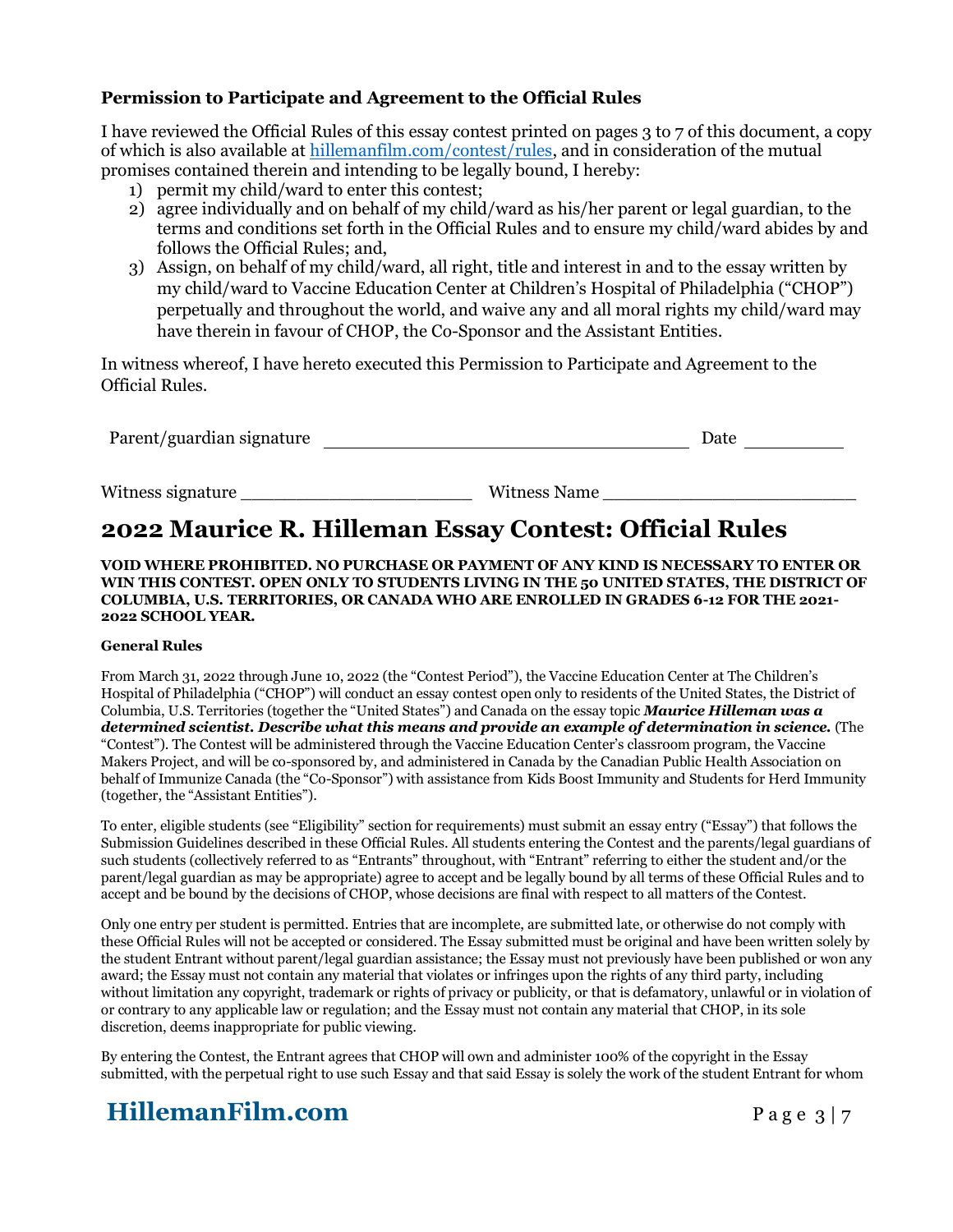they are submitting an entry (and not the work of a parent/legal guardian or other third party). Canadian Entrants agree to execute any additional documents required to confirm the assignment of copyright in the Essay. Further, by entering, Canadian Entrants waive any and all moral rights they may have in the Essay in favour of CHOP and the Co-Sponsor and the Assistant Entities. CHOP may edit for grammar, modify for style only, and distribute the submitted entries with no additional notification or permission of the Entrant. CHOP may allow Co-Sponsor and the Assistant Entities to use excerpts from entries.

#### **Eligibility**

The Contest is open to all United States and Canadian students who are in grades 6-12 (grades 6-11 in Quebec) during the 2021-2022 school year. Students must reside in and attend school in the United States or Canada. Students must be enrolled in a public, private, cyber, religious or charter school, or attend a home school program.

#### **Submission Guidelines**

Each Essay submission must address the topic: *Maurice Hilleman was a determined scientist. Describe what this means and provide an example of determination in science.* Each submission must be between 500 and 600 words and must be typewritten in English for U.S. submissions and in English or French for Canadian submissions. Only one Essay per student will be accepted. Submissions will be accepted online or via U.S. or Canadian mail.

#### For online submissions

#### **All online entries must be submitted on the Website Contest Page, available at**

**[https://hillemanfilm.com/contest,](https://hillemanfilm.com/contest) by 11:59 p.m. Eastern Time on June 10, 2022. Entrants must use the appropriate form for the country in which they reside.** Each Entrant who enters online will be required to complete and submit the Contest Entry and Permissions Form and upload their Essay to the Website Contest Page. In the event of a dispute regarding the identity of an Entrant, the entry will be considered to be made by the authorized account holder of the e-mail address submitted at the time of entry (i.e., the natural person who is assigned to an e-mail address by an Internet access provider, on-line service provider or other organization responsible for assigning e-mail addresses for the domain associated with the submitted e-mail address).

For mailed submissions

U.S. entries must be sent to the following address: Vaccine Education Center at Children's Hospital of Philadelphia 3615 Civic Center Blvd, ARC 1202 Philadelphia, Pa 19104

Canadian entries must be sent to the following address: Immunize Canada c/o Canadian Public Health Association 404 – 1525 Carling Avenue Ottawa, ON K1Z 8R9

**All mailed submissions must be postmarked by June 10, 2022.** To enter the Contest by mail, Entrants must send, to the address specified, a typewritten copy of their Essay and a legibly completed Contest Entry and Permissions Form (found on the Website Contest Page). CHOP, Co-Sponsor and Assistant Entities are not responsible for entries that are lost in transit. U.S. submissions must be sent either via U.S. mail with proper postage affixed, or by FedEx or UPS with all delivery charges prepaid. Canadian submissions must be sent using Canada Post with proper postage affixed or by FedEx or UPS with all delivery charges prepaid.

#### For all submissions

All entry materials become the property of CHOP and will not be verified or returned. By participating in this Contest, Entrants agree to be legally bound by the Official Rules and the decisions of CHOP, which are final and binding in all respects.

By entering the Contest, each Entrant agrees that information submitted via the Website Contest Page or via mail therewith may be used as set forth herein and may also be used in connection with the administration of the Contest.

# **HillemanFilm.com** Page 4 | 7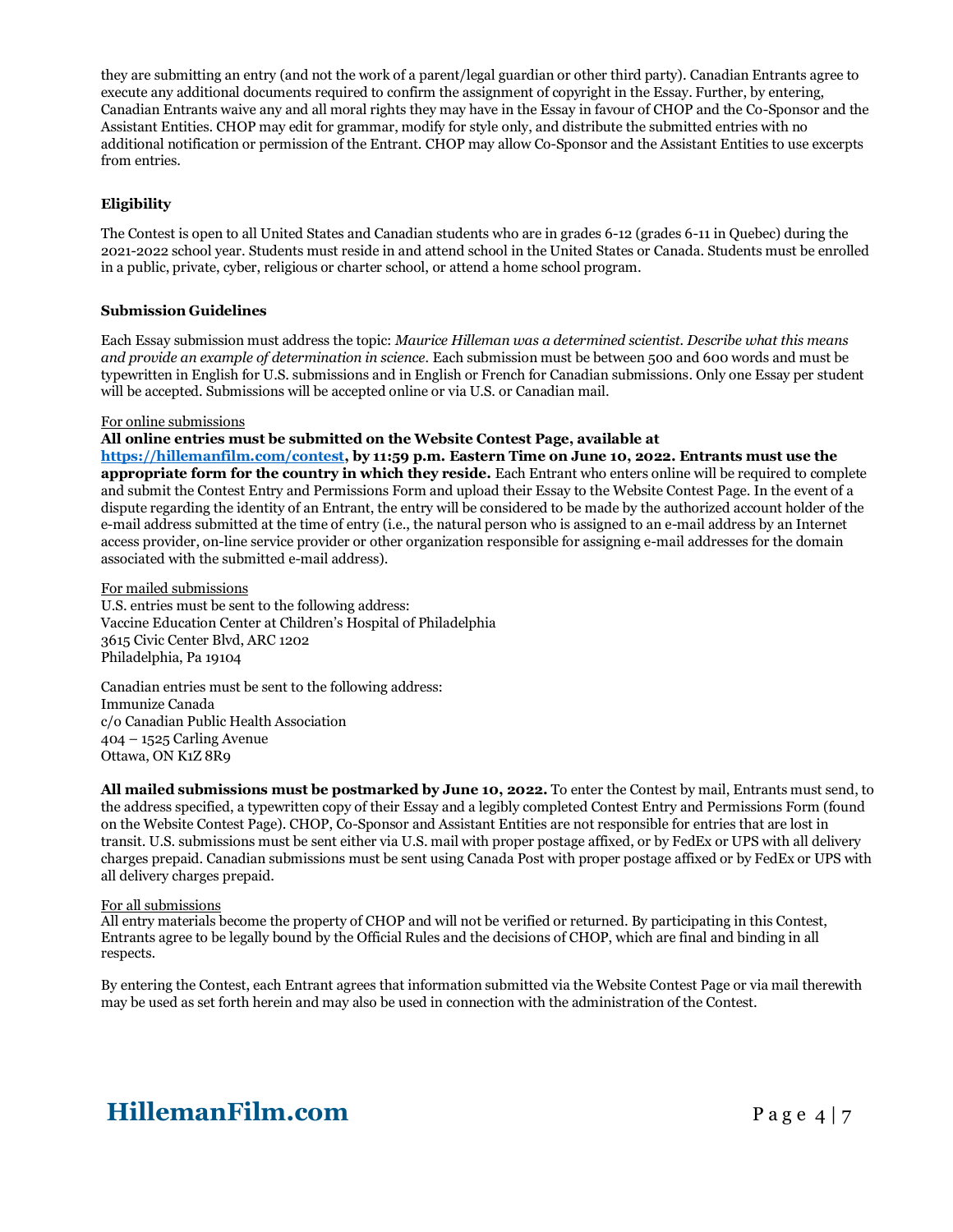#### **Judging**

Judging will occur separately for the United States and Canada. After the submission deadline, a panel of three judges from each of the United States and Canada will review all eligible entries from that country and select the Contest prizewinners from that country subject to final review and approval by CHOP. All judges will evaluate entries using the same criteria and rubric. Entries that meet the Submission Guidelines will be evaluated based upon the following criteria, which shall be weighted equally: originality/uniqueness of thought; scope and relevance to essay prompt; accuracy; organization; and grammar/language. Essay evaluation will also consider the age level of the submitting student. In the event of a tie, Dr. Offit shall review the Essays that are tied and choose the Essay that, in his opinion, best meets all five judging criteria.

CHOP reserves the right in its sole discretion to disqualify any individual it finds or believes to be tampering with the entry process or the administration of the Contest, acting in violation of the Contest rules, or plagiarizing content in any form. CHOP will select the three judge panel for United States judging and the Co-Sponsor shall select the three judge panel for Canada judging. Notwithstanding the foregoing, the final selection of all judges is within the sole and absolute discretion of CHOP. Submissions will be judged on an anonymous basis. Judges will not know the identity of Entrants until winners are selected. The Judges will not provide any evaluation of or commentary on any Essay submitted in connection with the Contest.

#### **Awards**

Three winners will be selected from each of the United States and Canada: the top high school entry (grades 9 to 12 \*grades 9-11 for Quebec), the top middle school entry (grades 6-8) and the next highest entry (from either middle school or high school). Winners will be notified by email by August 26, 2022 and announced on the Website Contest Page [\(https://hillemanfilm.com/contest\)](https://hillemanfilm.com/contest) on or before October 1, 2022.

Each winner will receive the following prizes:

- US\$1,000 cash prize (for Canadian contest winners, the cash prize will be paid by cheque in CAD at the Bank of Canada exchange rate in effect June 10, 2022.)
- Winner certificate and VEC prize bag containing items such as notebooks and pens selected by CHOP in its sole discretion and a pamphlet on vaccines.
- Recognition at a Virtual Award Event on Friday, September 23, 2022

The Virtual Award Event will be hosted by Dr. Paul Offit – VEC director, vaccine inventor, and Hilleman biographer – and will include special guests and student winners reading their Essays. Student winners must be able to participate in the Virtual Award Event.

CHOP reserves the right to substitute prizes if a particular item is unavailable. No substitution, cash redemption (except in the case of the cash prize paid by cheque) or transfer of the right to receive any prize is permitted.

All taxes, expenses or costs associated with the acceptance or use of the prizes are the responsibility of the winner. All federal, state, provincial/territorial and local taxes on the value of a prize, if applicable, are the responsibility of the winner. An IRS form 1099 will be issued to United States winners as required by law.

Potential winners, along with their parent or guardian, will be notified via email by August 26, 2022. Each potential winner is subject to verification of eligibility by CHOP. If a potential winner cannot be reached or does not respond within 5 business days of the initial notification attempt, or if any attempted notification is returned as undeliverable, or if a potential winner is deemed ineligible by CHOP, or if a potential winner does not otherwise comply with these Official Rules and/or cannot attend the Virtual Award Event for any reason, then the potential winner may be disqualified and an alternate winner may, at CHOP's discretion, be selected from among the remaining eligible Essays from that country as specified in these Official Rules (in which case the foregoing provisions will apply to such newly-selected Entrant).

By accepting a prize, winners release the Released Parties (as defined below) from any and all liability, loss or damage incurred with respect to the awarding, receipt, possession and/or use or misuse of the prize or any portion thereof, and acknowledge that the Released Parties have neither made nor are in any manner responsible or liable for any warranty, representation or guarantee, express or implied in fact or in law, including but not limited to its quality, mechanical condition or fitness for a particular purpose.

## **HillemanFilm.com** Page 5 | 7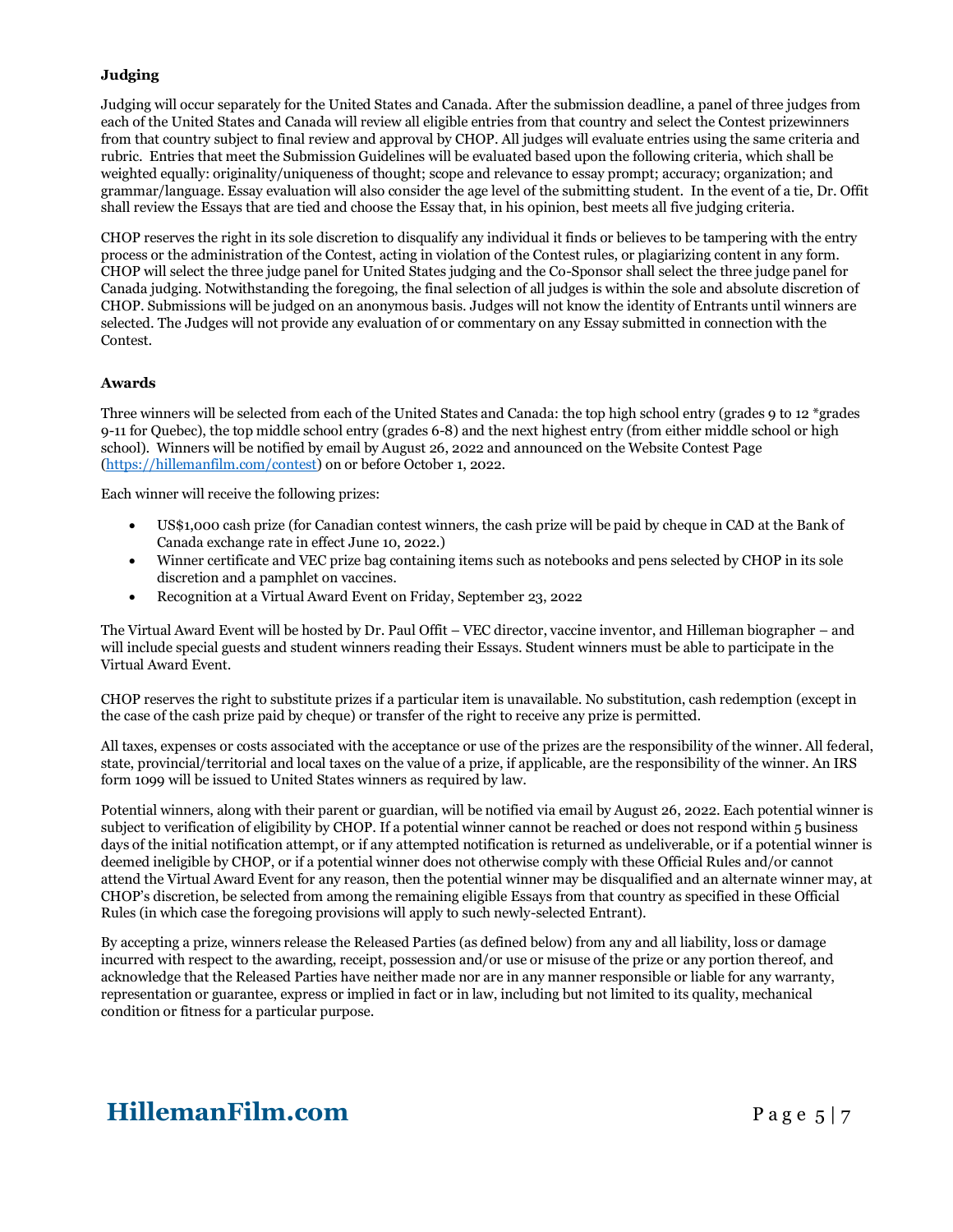#### **Teachers**

Teachers named in winning entries will receive a signed copy of *Pandora's Lab: Seven Stories of Science Gone Wrong,* written by Paul A. Offit, MD. CHOP reserves the right to substitute teacher prize if a particular item is unavailable. No substitution, cash redemption or transfer of the right to receive any prize is permitted. If any attempted notification is returned as undeliverable or the teacher does not respond after 2 contact attempts, if the book shipment is returned as undeliverable, or if the teacher or teacher's winning student is deemed ineligible by CHOP, the teacher will no longer be eligible to receive the book at CHOP's discretion.

#### **Release of Privacy Rights**

Upon submission of an entry, the submission becomes the property of CHOP. By entering the Contest, Entrants, their parents/legal guardians and named teachers grant CHOP the right, unless prohibited by law, to use their names, cities and states/provinces and countries of residence, pictures, and likenesses without compensation, for the express purpose of advertising, publicity, or educational programming of CHOP and the Contest in any and all media, now or after. In addition, any and all information collected through the Website Contest Page (as a CHOP-sanctioned and affiliated website) is subject to the Privacy Policy of The Children's Hospital of Philadelphia Web site. The Privacy Policy can be found at [https://www.chop.edu/pages/privacy-policy.](https://www.chop.edu/pages/privacy-policy) CHOP may grant Co-Sponsor and the Assistant Entities the right, unless prohibited by law, to use some of the same information for the express purpose of advertising, publicity, or educational programming of the Co-Sponsor and/or the Assistant Entities.

#### **Nondiscrimination Policy**

In administering the Contest, neither CHOP nor the Co-Sponsor will discriminate in any manner, including on the basis of race, color, national or ethnic origin, religious belief, or gender.

#### **Availability Disclaimer**

Ultimately, the administration of the Contest, including, without limitation, determining the eligibility of a student or Essay, selecting of a judge, evaluating any submitted Essay, and awarding of the prizes, is within the sole and absolute discretion of CHOP. No student or teacher, or person or organization related thereto, has a right to appeal, contest, dispute, or otherwise challenge any aspect of the administration of the Contest, and any decision of CHOP is final in all respects.

No responsibility is assumed for incorrect or inaccurate Essay information whether caused by any of the equipment or programming associated with or utilized by this Contest or by any human error which may occur in the processing of Essays into this Contest. None of CHOP, Co-Sponsor or the Assistant Entities are responsible for lost, or misdirected, Essays or any problems or technical malfunctions of any telephone network or lines, computer on-line systems, servers or providers, computer equipment, software, or traffic congestion on the Internet or at any website, including the Website Contest Page, or combination thereof.

If, for any reason, the Contest is compromised, including by infection with computer virus, bugs, tampering, unauthorized intervention, fraud, technical failures, or any other causes beyond the control of CHOP, which corrupt or affect the administration, security, fairness, integrity or proper conduct of this Contest or for any reason CHOP deems it necessary, CHOP reserves the right to cancel, modify, or delay the Contest.

#### **Grant of Rights**

By entering the Contest, Entrant assigns and transfers to CHOP all right, title, and interest in and to the copyright in the Essay and all renewals and extensions of the copyright that may be obtained under the laws now or hereafter in effect under the laws of the United States and Canada or any other country or countries. Entrant further agrees that, by entering the Contest, Entrant is representing that the Essay is the student Entrant's original content and that the Essay does not infringe the copyright of any third party. CHOP may freely edit, adapt, modify, or translate the Essay, and may license, assign or transfer its rights in the Essay to any person or entity without notice to Entrant. Canadian residents agree to execute any additional documents that may be required by CHOP to confirm the assignment hereunder. Further, Canadian residents waive any and all moral rights they may have in their Essay in favour of CHOP, Co-Sponsor and the Assistant Entities. By entering the Contest, Entrant also agrees that CHOP may use, in connection with the Essay, Entrant's name, likeness, and biographical information in any media, without compensation to or further authorization from Entrant.

## **HillemanFilm.com** Page 6 | 7